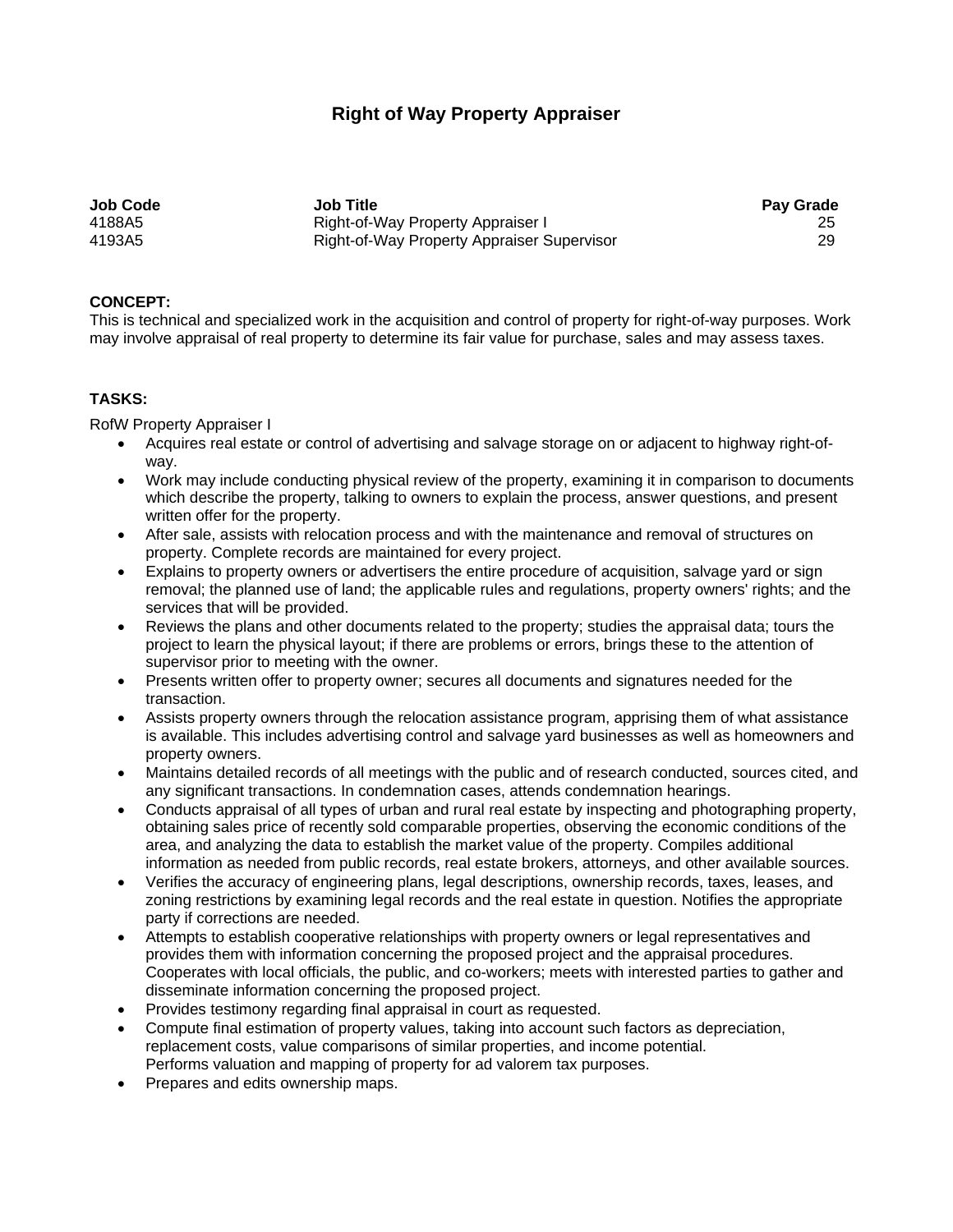- Represent agency in valuation cases at the State Board of Tax Appeals, land condemnation hearings, or other hearings.
- Provides technical assistance to ensure compliance by relating state and federal laws, regulations, policies and procedures.
- Inspect properties to evaluate construction, condition, special features, and functional design, and to take property measurements and photos to aid in establishing property value and completing reports.
- Meet with property owners to evaluate impacts of ROW land acquisitions and act as liaison to coordinate ROW engineering plan changes.
- May work with geographic information systems (GIS).
- Obtain county land values, sales and lease information and other data in order to aid in establishment of property values, special studies, and or act as county appraiser when needed.
- Prepare written appraisal reports accompanied by photographs, plats, and exhibits in accordance with federal regulations and agency manuals, just compensation estimate reports, and other reports that estimate and support property values, outline methods by which the estimations were made, and meet appraisal standards.
- Develops and teaches educational courses on property ownership mapping for state and county personnel.
- Contacts sellers and buyers of real estate for information pertinent to the market value of the real estate.
- Serves as project leader.
- Executes negotiations, acquisitions or relocation actions and resolves disputes that may arise.
- Develops and maintains databases.
- Verifies the accuracy of engineering plans, legal descriptions ownership records and coordinates necessary corrections.
- Reviews completed appraisals submitted by appraisal staff and fee appraisers for real estate targeted for building, improving or maintaining highways, state parks, and other preservative areas. Assures that appraisals comply with established regulations and procedures.
- Performs or assists other appraisers with complex appraisal projects.
- Reviews engineering plans and legal descriptions to insure that the appraiser has correctly interpreted the appraised property, determines if the appraised values are reasonable and fair, and verifies that accompanying documentation is appropriate and complete.
- Attempts to establish cooperative relationships with property owners, local officials, the general public, and co-workers; meets with property owners to explain and discuss the project, appraisal procedures, and property owners' recourse. Resolves disputes which may arise between property owners and agents concerning land, signs or salvage storage location laws.
- Trains, oversees, and reviews the work of less experienced appraisers; participates in professional seminars. Trains other staff in agency procedures in interpreting complex legal descriptions, maps, plans and other materials for right-of-way purposes.
- Provides testimony regarding final appraisal in court or condemnation hearings as requested.
- Serves as project leader in the field on large or complex right-of-way projects such as historic significance, business property, multiple owner property, or large territory that involves multiple owners and different categories of property.
- Executes negotiations, acquisition, or relocation actions on complex tracts.
- Reviews documentation submitted for property acquisition in order to ensure federal participation.

## RofW Property Appraiser Supervisor

- Directs, reviews, and approves the work of appraisers, fee appraisers, and review appraisers. Regularly checks completed appraisal reports to monitor timeliness and conformance to established procedures and regulations.
- Supervises specialized employees engaged in a highway right-of-way acquisition; assigns projects to subordinates and monitors their progress. Directs negotiations for property, and approves payment of claims and fees.
- Supervises employees engaged in highway right-of-way relocation assistance; coordinates the determination of needs for persons being relocated by highway construction; determines the amount of supplemental payments to relocatees.
- Supervises specialized employees engaged in highway right-of-way property management; manages the renting, auctioning, securing, hazardous waste disposal and demolition of land and buildings and disposal of surplus property.
- Meets with city negotiators and city attorneys to assist them with condemnation proceedings as necessary.